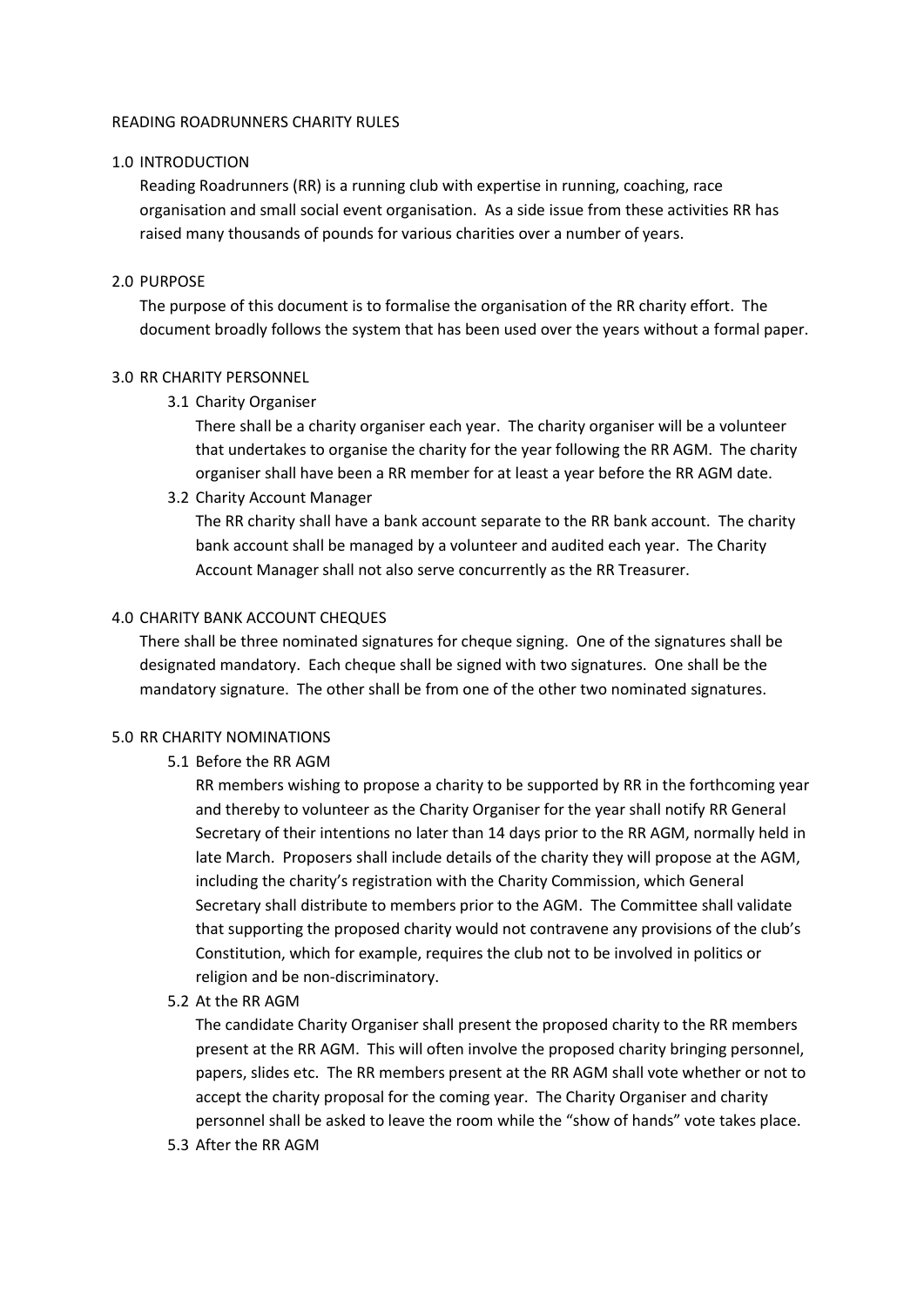The Charity Organiser shall organise the approved nominated charity for the year. Money collected and donated shall be banked in the charity bank account. The Charity Account Manager shall keep account of all money raised and banked, providing statements of account to the RR Committee and Charity Organiser upon request. The money raised throughout the year will be presented to the charity at the RR Dinner Dance, normally held late February. The final amount shall be kept secret until the presentation. Prior to presentation of the funds raised to the charity, the Charity Organiser shall assure the Committee that the charity retains its registration with the Charity Commission and that there are no known factors that might militate against handing over the funds.

#### 6.0 EXCEPTIONS

6.1 More than one charity proposal

Should there be more than one charity proposed, then each candidate Charity Organiser volunteer shall be given equal opportunity to make their presentation at the RR AGM. All candidate Charity Organisers and charity personnel shall be asked to leave the room while the RR members at the AGM discuss the charity proposals. This discussion will be concluded by a "show of hands" vote and one charity nomination accepted for the year.

6.2 No charity proposal

Should no proposals to support a charity be received prior to the AGM then there will not be a proposed and accepted charity for the year and no Charity Organiser leading RR club fundraising efforts. In this case the money will be raised in the normal ways and banked by the Charity Account Manager. However, payments to a charity shall be suspended for the year and the money carried over to the following year.

6.3 Charity proposal made after the AGM

Should a candidate Charity Organiser propose a charity after the AGM then the RR Club Committee shall decide the suitability of the proposed charity. Should the RR Club Committee not approve the nominated charity then the situation shall revert to that given in 6.2. Should the RR Club Committee approve the nominated charity then the situation shall revert to that given in 5.3 for the remainder of the year. Should such a proposal be rejected by the Committee, the General Secretary shall advise the unsuccessful proposer in writing of the decision and the reason for the rejection.

# 6.4 Other considerations

It is normal for RR to follow the guidelines above and adopt a single charity for the year. There is history of RR accepting more than one charity for the year. This will be acceptable in the future and shall be decided by members present at the AGM. It is normal for all RR Members to support the nominated charity throughout the year. However, there is history of individual members wishing to run a particular race and raise money for their own special charity. An example might be a race on the anniversary of a close relative passing away due to cancer. All possibilities cannot be covered here and the decision is left to the individual RR member. These situations will be acceptable in the future.

6.5 Extreme situations